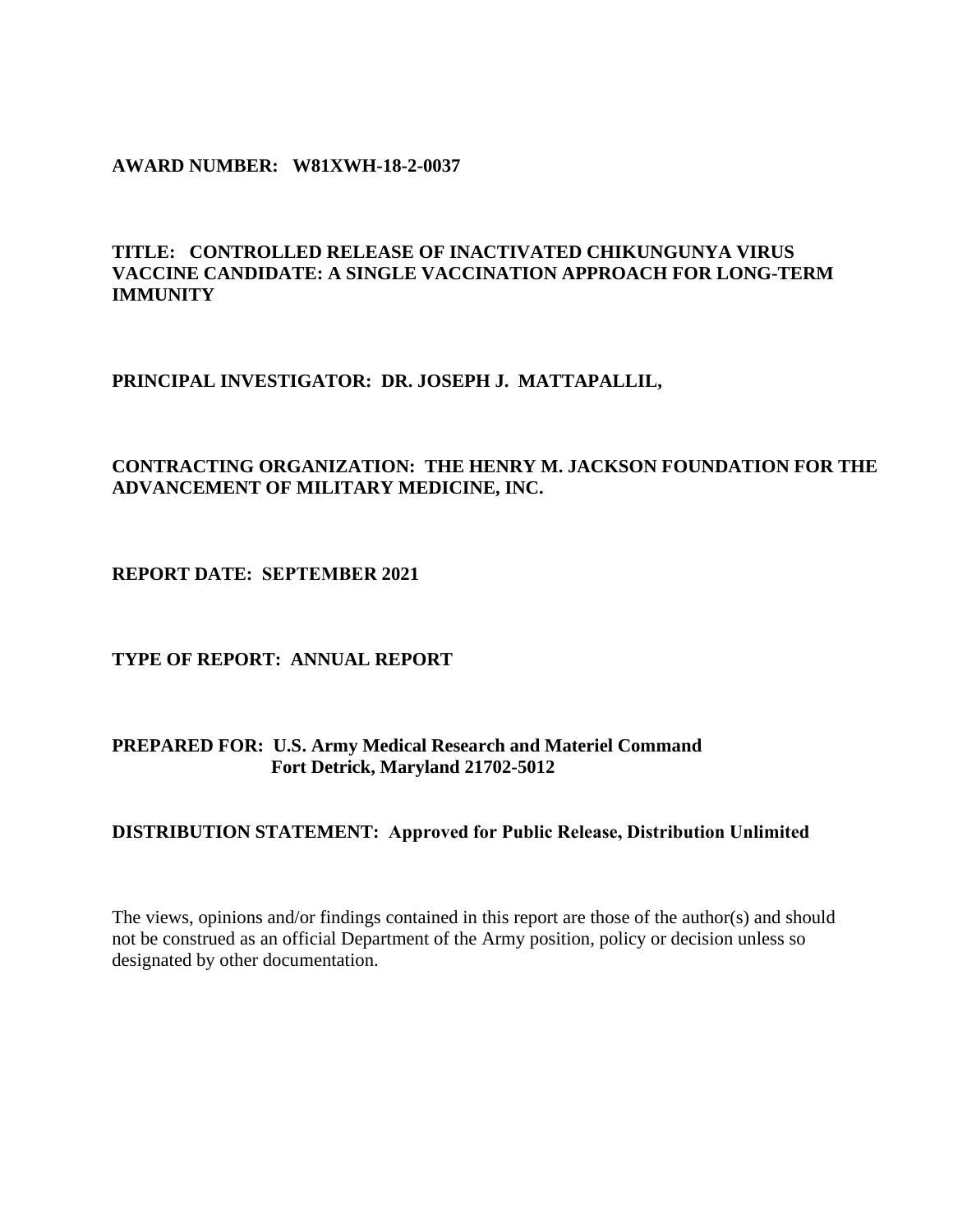|                                                                                                                                                                                                                                                                                                                                                                                      |                                                                                                                                                                                                                                                                                                                                                                                                                            | Form Approved                            |  |  |
|--------------------------------------------------------------------------------------------------------------------------------------------------------------------------------------------------------------------------------------------------------------------------------------------------------------------------------------------------------------------------------------|----------------------------------------------------------------------------------------------------------------------------------------------------------------------------------------------------------------------------------------------------------------------------------------------------------------------------------------------------------------------------------------------------------------------------|------------------------------------------|--|--|
|                                                                                                                                                                                                                                                                                                                                                                                      | <b>REPORT DOCUMENTATION PAGE</b>                                                                                                                                                                                                                                                                                                                                                                                           | OMB No. 0704-0188                        |  |  |
|                                                                                                                                                                                                                                                                                                                                                                                      | Public reporting burden for this collection of information is estimated to average 1 hour per response, including the time for reviewing instructions, searching existing data sources, gathering and maintaining the                                                                                                                                                                                                      |                                          |  |  |
|                                                                                                                                                                                                                                                                                                                                                                                      | data needed, and completing and reviewing this collection of information. Send comments regarding this burden estimate or any other aspect of this collection of information, including suggestions for reducing<br>this burden to Department of Defense, Washington Headquarters Services, Directorate for Information Operations and Reports (0704-0188), 1215 Jefferson Davis Highway, Suite 1204, Arlington, VA 22202- |                                          |  |  |
|                                                                                                                                                                                                                                                                                                                                                                                      | 4302. Respondents should be aware that notwithstanding any other provision of law, no person shall be subject to any penalty for failing to comply with a collection of information if it does not display a currently                                                                                                                                                                                                     |                                          |  |  |
| valid OMB control number. PLEASE DO NOT RETURN YOUR FORM TO THE ABOVE ADDRESS.<br>1. REPORT DATE                                                                                                                                                                                                                                                                                     | <b>REPORT TYPE</b><br>2.                                                                                                                                                                                                                                                                                                                                                                                                   | <b>3. DATES COVERED</b>                  |  |  |
|                                                                                                                                                                                                                                                                                                                                                                                      | ANNUAL                                                                                                                                                                                                                                                                                                                                                                                                                     | 15AUG2020 - 14AUG2021                    |  |  |
| SEPTEMBER 2021<br><b>4. TITLE AND SUBTITLE</b>                                                                                                                                                                                                                                                                                                                                       |                                                                                                                                                                                                                                                                                                                                                                                                                            | <b>5a. CONTRACT NUMBER</b>               |  |  |
|                                                                                                                                                                                                                                                                                                                                                                                      | CONTROLLED RELEASE OF INACTIVATED CHIKUNGUNYA VIRUS VACCINE CANDIDATE:                                                                                                                                                                                                                                                                                                                                                     | W81XWH-18-2-0037                         |  |  |
|                                                                                                                                                                                                                                                                                                                                                                                      |                                                                                                                                                                                                                                                                                                                                                                                                                            |                                          |  |  |
| A SINGLE VACCINATION APPROACH FOR LONG-TERM IMMUNITY                                                                                                                                                                                                                                                                                                                                 |                                                                                                                                                                                                                                                                                                                                                                                                                            |                                          |  |  |
|                                                                                                                                                                                                                                                                                                                                                                                      |                                                                                                                                                                                                                                                                                                                                                                                                                            | <b>5b. GRANT NUMBER</b>                  |  |  |
|                                                                                                                                                                                                                                                                                                                                                                                      |                                                                                                                                                                                                                                                                                                                                                                                                                            |                                          |  |  |
|                                                                                                                                                                                                                                                                                                                                                                                      |                                                                                                                                                                                                                                                                                                                                                                                                                            |                                          |  |  |
|                                                                                                                                                                                                                                                                                                                                                                                      |                                                                                                                                                                                                                                                                                                                                                                                                                            | <b>5c. PROGRAM ELEMENT NUMBER</b>        |  |  |
|                                                                                                                                                                                                                                                                                                                                                                                      |                                                                                                                                                                                                                                                                                                                                                                                                                            |                                          |  |  |
| 6. AUTHOR(S)                                                                                                                                                                                                                                                                                                                                                                         |                                                                                                                                                                                                                                                                                                                                                                                                                            | <b>5d. PROJECT NUMBER</b>                |  |  |
| DR. JOSEPH J. MATTAPALLIL                                                                                                                                                                                                                                                                                                                                                            |                                                                                                                                                                                                                                                                                                                                                                                                                            |                                          |  |  |
|                                                                                                                                                                                                                                                                                                                                                                                      |                                                                                                                                                                                                                                                                                                                                                                                                                            | <b>5e. TASK NUMBER</b>                   |  |  |
|                                                                                                                                                                                                                                                                                                                                                                                      |                                                                                                                                                                                                                                                                                                                                                                                                                            |                                          |  |  |
| E-Mail: joseph.mattapallil@usuhs.edu                                                                                                                                                                                                                                                                                                                                                 |                                                                                                                                                                                                                                                                                                                                                                                                                            | <b>5f. WORK UNIT NUMBER</b>              |  |  |
|                                                                                                                                                                                                                                                                                                                                                                                      |                                                                                                                                                                                                                                                                                                                                                                                                                            |                                          |  |  |
| 7. PERFORMING ORGANIZATION NAME(S) AND ADDRESS(ES)                                                                                                                                                                                                                                                                                                                                   |                                                                                                                                                                                                                                                                                                                                                                                                                            | <b>8. PERFORMING ORGANIZATION REPORT</b> |  |  |
|                                                                                                                                                                                                                                                                                                                                                                                      |                                                                                                                                                                                                                                                                                                                                                                                                                            | <b>NUMBER</b>                            |  |  |
|                                                                                                                                                                                                                                                                                                                                                                                      |                                                                                                                                                                                                                                                                                                                                                                                                                            |                                          |  |  |
| HENRY M JACKSON FOUNDATION FOR THE ADVANCEMENT OF                                                                                                                                                                                                                                                                                                                                    |                                                                                                                                                                                                                                                                                                                                                                                                                            |                                          |  |  |
| MILITARY MEDICINE, INC.                                                                                                                                                                                                                                                                                                                                                              |                                                                                                                                                                                                                                                                                                                                                                                                                            |                                          |  |  |
| 6720A ROCKLEDGE DRIVE                                                                                                                                                                                                                                                                                                                                                                |                                                                                                                                                                                                                                                                                                                                                                                                                            |                                          |  |  |
| BETHESDA, MARYLAND 20817                                                                                                                                                                                                                                                                                                                                                             |                                                                                                                                                                                                                                                                                                                                                                                                                            |                                          |  |  |
| 9. SPONSORING / MONITORING AGENCY NAME(S) AND ADDRESS(ES)                                                                                                                                                                                                                                                                                                                            |                                                                                                                                                                                                                                                                                                                                                                                                                            | 10. SPONSOR/MONITOR'S ACRONYM(S)         |  |  |
|                                                                                                                                                                                                                                                                                                                                                                                      |                                                                                                                                                                                                                                                                                                                                                                                                                            |                                          |  |  |
| U.S. Army Medical Research and Development Command                                                                                                                                                                                                                                                                                                                                   |                                                                                                                                                                                                                                                                                                                                                                                                                            |                                          |  |  |
| Fort Detrick, Maryland 21702-5012                                                                                                                                                                                                                                                                                                                                                    |                                                                                                                                                                                                                                                                                                                                                                                                                            | <b>11. SPONSOR/MONITOR'S REPORT</b>      |  |  |
|                                                                                                                                                                                                                                                                                                                                                                                      |                                                                                                                                                                                                                                                                                                                                                                                                                            | <b>NUMBER(S)</b>                         |  |  |
|                                                                                                                                                                                                                                                                                                                                                                                      |                                                                                                                                                                                                                                                                                                                                                                                                                            |                                          |  |  |
| <b>12. DISTRIBUTION / AVAILABILITY STATEMENT</b>                                                                                                                                                                                                                                                                                                                                     |                                                                                                                                                                                                                                                                                                                                                                                                                            |                                          |  |  |
|                                                                                                                                                                                                                                                                                                                                                                                      |                                                                                                                                                                                                                                                                                                                                                                                                                            |                                          |  |  |
|                                                                                                                                                                                                                                                                                                                                                                                      |                                                                                                                                                                                                                                                                                                                                                                                                                            |                                          |  |  |
| Approved for Public Release, Distribution Unlimited                                                                                                                                                                                                                                                                                                                                  |                                                                                                                                                                                                                                                                                                                                                                                                                            |                                          |  |  |
|                                                                                                                                                                                                                                                                                                                                                                                      |                                                                                                                                                                                                                                                                                                                                                                                                                            |                                          |  |  |
| <b>13. SUPPLEMENTARY NOTES</b>                                                                                                                                                                                                                                                                                                                                                       |                                                                                                                                                                                                                                                                                                                                                                                                                            |                                          |  |  |
|                                                                                                                                                                                                                                                                                                                                                                                      |                                                                                                                                                                                                                                                                                                                                                                                                                            |                                          |  |  |
|                                                                                                                                                                                                                                                                                                                                                                                      |                                                                                                                                                                                                                                                                                                                                                                                                                            |                                          |  |  |
| <b>14. ABSTRACT</b>                                                                                                                                                                                                                                                                                                                                                                  |                                                                                                                                                                                                                                                                                                                                                                                                                            |                                          |  |  |
|                                                                                                                                                                                                                                                                                                                                                                                      |                                                                                                                                                                                                                                                                                                                                                                                                                            |                                          |  |  |
|                                                                                                                                                                                                                                                                                                                                                                                      | Requirement of multi dose regimen of vaccines presents a barrier to protect from vaccine preventable disease. Problem is amplified in case of emerging infectious viruses                                                                                                                                                                                                                                                  |                                          |  |  |
|                                                                                                                                                                                                                                                                                                                                                                                      | where either there is a lack of live attenuated strain of virus to immunize and for inactivated vaccine not much time is at hand to perform multiple immunizations.                                                                                                                                                                                                                                                        |                                          |  |  |
| Chikungunya virus (CHIKV) has caused large outbreak in tropical countries across the globe. There is no FDA approved vaccine against CHIKV. In this study gamma-radiation                                                                                                                                                                                                            |                                                                                                                                                                                                                                                                                                                                                                                                                            |                                          |  |  |
| inactivated CHIK181/25 is encapsulated in lipid nanoparticles (HALNP) which will be embedded in the polyelectrolyte multilayer (PEM) films for temporal release in vivo. This                                                                                                                                                                                                        |                                                                                                                                                                                                                                                                                                                                                                                                                            |                                          |  |  |
| platform will provide a single-shot vaccine of inactivated-CHIKV181/25 for intermittent release of antigen mimicking primary and booster regimen of multi-dose vaccination.                                                                                                                                                                                                          |                                                                                                                                                                                                                                                                                                                                                                                                                            |                                          |  |  |
| CHIKV181/25 was inactivated by gamma radiation using a unique approach of protecting viral proteins while allowing for homogenous inactivation of the virus. Protection of                                                                                                                                                                                                           |                                                                                                                                                                                                                                                                                                                                                                                                                            |                                          |  |  |
| epitopes on inactivated-CHIKV181/25 was determined and encapsulation of inactivated-CHIKV181/25 in HALNP was performed. Mice were immunized with HALNP                                                                                                                                                                                                                               |                                                                                                                                                                                                                                                                                                                                                                                                                            |                                          |  |  |
| encapsulated inactivated-CHIKV181/25 and anti-CHIKV antibody titers were evaluated to establish antigen preservation post encapsulation. Experiments are now planned to<br>test the long-term immunity following immunization with HALNP-encapsulated inactivated CHIKV181/25 embedded in the PEM lattice. This study addresses an FY17 PRMRP                                        |                                                                                                                                                                                                                                                                                                                                                                                                                            |                                          |  |  |
| topic "Vaccine Development for Infectious Disease" and Area of Encouragement under "Development of vaccines to prevent U.S. Service members from becoming ill from                                                                                                                                                                                                                   |                                                                                                                                                                                                                                                                                                                                                                                                                            |                                          |  |  |
|                                                                                                                                                                                                                                                                                                                                                                                      | endemic disease exposure during operational deployments including arthropod-borne diseases such as chikungunya virus".                                                                                                                                                                                                                                                                                                     |                                          |  |  |
|                                                                                                                                                                                                                                                                                                                                                                                      |                                                                                                                                                                                                                                                                                                                                                                                                                            |                                          |  |  |
| $\overline{1}$ $\overline{0}$ $\overline{1}$ $\overline{1}$ $\overline{0}$ $\overline{1}$ $\overline{0}$ $\overline{0}$ $\overline{0}$ $\overline{0}$ $\overline{0}$ $\overline{0}$ $\overline{0}$ $\overline{0}$ $\overline{0}$ $\overline{0}$ $\overline{0}$ $\overline{0}$ $\overline{0}$ $\overline{0}$ $\overline{0}$ $\overline{0}$ $\overline{0}$ $\overline{0}$ $\overline{$ |                                                                                                                                                                                                                                                                                                                                                                                                                            |                                          |  |  |

#### **15. SUBJECT TERMS**

Chikungunya virus, encapsulation, hyaluronic acid coated lipid nanoparticles, polyelectrolyte multilayer films, slow release, long term immunity.

| <b>16. SECURITY CLASSIFICATION OF:</b> |                                    | <b>17. LIMITATION</b>        | <b>18. NUMBER</b> | <b>19a. NAME OF RESPONSIBLE PERSON</b> |                                                     |
|----------------------------------------|------------------------------------|------------------------------|-------------------|----------------------------------------|-----------------------------------------------------|
|                                        |                                    | <b>OF ABSTRACT</b>           | <b>OF PAGES</b>   | USAMRMC                                |                                                     |
| a. REPORT<br>Unclassified              | <b>b. ABSTRACT</b><br>Unclassified | c. THIS PAGE<br>Unclassified | Unclassified      |                                        | <b>19b. TELEPHONE NUMBER</b> (include area<br>code) |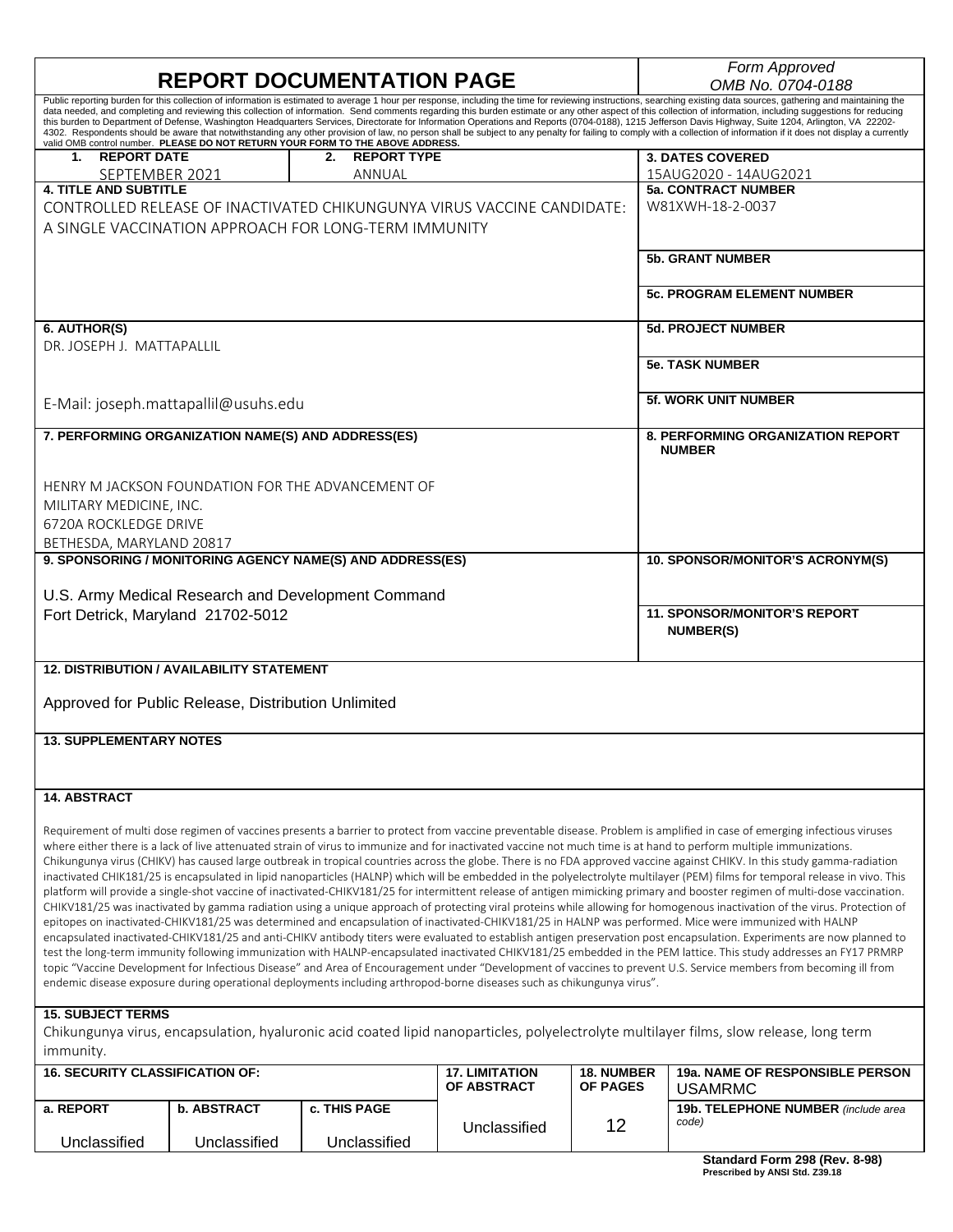# **TABLE OF CONTENTS**

## **Page**

|    | 1. Introduction                                     | 4  |
|----|-----------------------------------------------------|----|
|    | 2. Keywords                                         | 4  |
|    | 3. Accomplishments                                  | 5  |
| 4. | <b>Impact</b>                                       | 6  |
| 5. | <b>Changes/Problems</b>                             | 7  |
|    | 6. Products                                         | 9  |
|    | 7. Participants & Other Collaborating Organizations | 10 |
|    | 8. Special Reporting Requirements                   | 12 |
| 9. | <b>Appendices</b>                                   | 12 |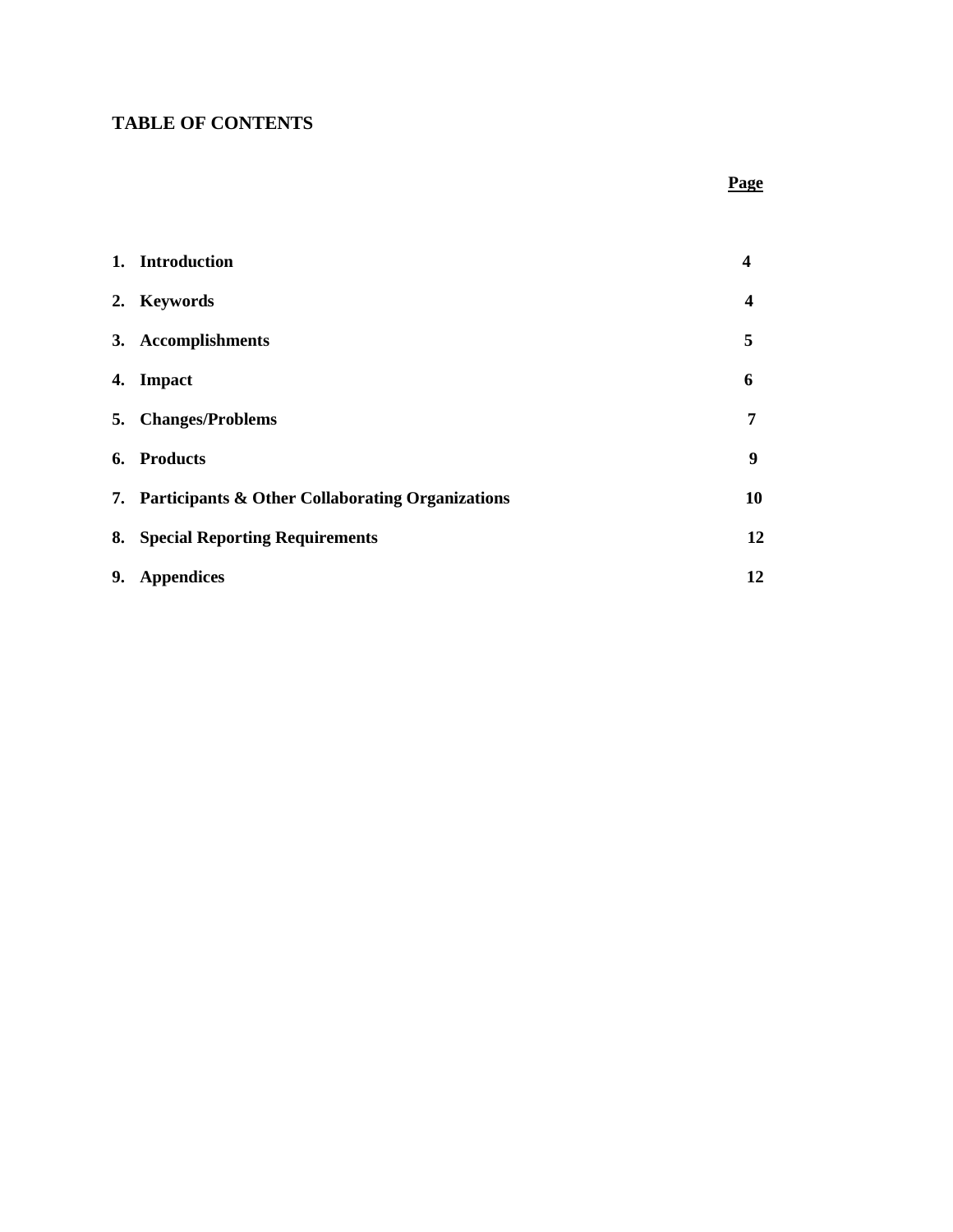**1. INTRODUCTION:** *Narrative that briefly (one paragraph) describes the subject, purpose and scope of the research.*

Chikungunya virus (CHKV) is a mosquito borne arthritogenic alphavirus that causes acute rheumatic fever, arthritis, arthralgia, and muscular pain. Though controlled early, symptoms usually persist for 2-3 years after onset in in a large fraction of infected individuals leading to chronic arthritis like symptoms. Major CHIKV outbreaks have been reported in Asia, Africa and more recently in Latin America that poses a significant risk to US Military personnel who are deployed to these areas. CHIKV is a BSL3 pathogen and listed as a Category B pathogen by the U.S. Department of Homeland Security and the Centers for Disease Control and Prevention and are easy to disseminate and require enhanced disease surveillance. There are currently no licensed vaccines or effective therapies against CHKV infection. As such there is an urgent need to develop a vaccine that can give long-term protection from infection. Though numerous vaccine candidates are being tested in the field, most of these vaccines need multiple doses to induce protective immunity. A multi-dose vaccine poses a number of compliance challenges such as vaccine hesitancy, resource and time constraints related to mass immunizations in the event of an outbreak, safety profiles etc. A whole inactivated vaccine that can be administered as a single dose vaccine yet being capable of inducing long-term protection would have a significant impact during an outbreak. We propose to advance such an approach by packaging whole inactivated CHIKV in liposomal nanostructures and embedding them in polyelectrolyte multi layer films (PEM).

**2. KEYWORDS:** *Provide a brief list of keywords (limit to 20 words).*

Chikungunya virus, encapsulation, hyaluronic acid coated lipid nanoparticles, polyelectrolyte multilayer films, slow release, land long-term immunity.

**3. ACCOMPLISHMENTS:** *The PI is reminded that the recipient organization is required to obtain prior written approval from the awarding agency grants official whenever there are significant changes in the project or its direction.*

## **What were the major goals of the project?**

*List the major goals of the project as stated in the approved SOW. If the application listed milestones/target dates for important activities or phases of the project, identify these dates and show actual completion dates or the percentage of completion.*

- 1. Encapsulate MDP-iCHIKV in PEM film lattice for programmed release.
- 2. Test the long-term immunity against CHIKV after immunization with PEM encapsulated MDP-iCHIKV.

# **What was accomplished under these goals?**

*For this reporting period describe: 1) major activities; 2) specific objectives; 3) significant results or key outcomes, including major findings, developments, or conclusions (both positive and negative); and/or 4) other achievements. Include a discussion of stated goals not met. Description shall include pertinent data and graphs in sufficient detail to explain any significant results achieved. A succinct description of the methodology used shall be provided. As the project*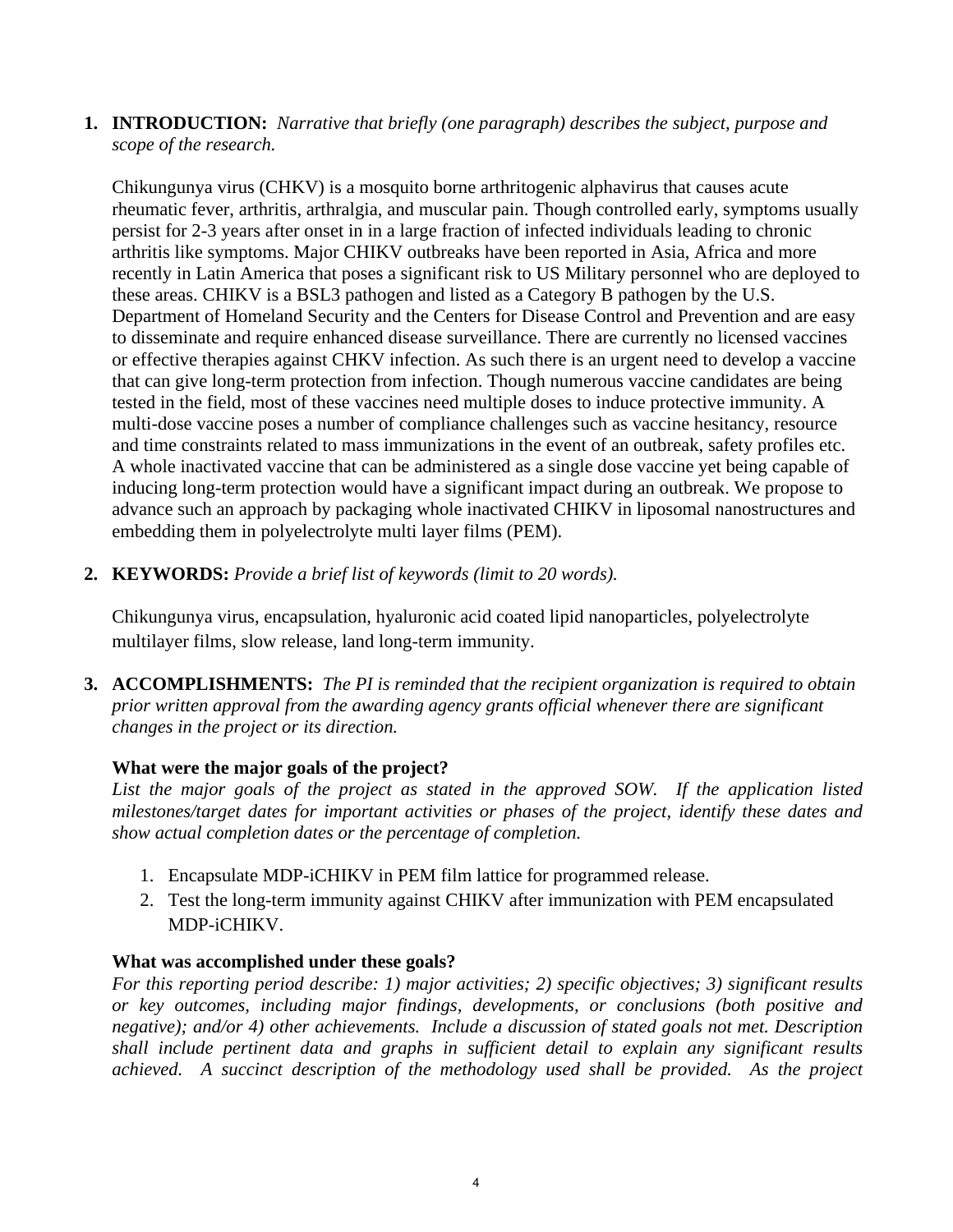*progresses to completion, the emphasis in reporting in this section should shift from reporting activities to reporting accomplishments.* 

- 1) Stock of CHIKV 181/25 virus stock was amplified and purified for generating the MDPiCHIKV for PEM encapsulation and immunization experiments.
- 2) Virus stock was inactivated by gamma radiation (20kGy) in the presence of MDP complex (Mn2+:decapeptite:PO4:: 1:3: 25mM) using an in house Co60 irradiator to generate MDPiCHIKV. Inactivation was confirmed using in vitro assays and the preservation of viral epitopes was determined by Western blot.
- 3) MDP-iCHIKV was successfully incorporated into HALNP nanoparticles for use in immunization studies. Timed release of MDP-iCHIKV was confirmed used ELISA assays.
- 4) Proof-of concept studies in mice were initiated to demonstrate immunogenicity by measuring CHIKV specific IgM and IgG in the serum of immunized animals. HALNP encapsulated MDP-iCHIKV induced IgG titres similar to that of MDP-ICHKV alone.
- 5) Timed-release encapsulation of MDP-iCHIKV in HALNP-PEM was carried out and tested in vitro. After confirming release, mice were immunized using different combinations of MDP-iCHIKV-PEM to test for in vivo immunogenicity. The following groups were used:

1. **Early release (ER)**: PLGA-(PLL-SPS)4.5-HALNP 2. **Delayed release 1 (DR-1)**: PLGA-(PLL-SPS)4.5-HALNP-(PLL-SPS)4.5 3**. Delayed release 2 (DR-2)**: PLGA-(PLL-SPS)4.5-HALNP-(PLL-SPS)10.5 4. **Early+Delayed release 1 (ER-DR1)**: PLGA-(PLL-SPS)4.5-HALNP-(PLL-SPS)4.5- HALNP 5. **Early+Delayed release 2 (ER-DR2)**: PLGA-(PLL-SPS)4.5-HALNP-(PLL-SPS)10.5- **HALNP** 

Our preliminary results demonstrated that Group ER-DR1 and ER-DR-2 had higher IgG titres compared to other groups. We propose to explore the use of one of these approaches in subsequent animal studies.

### **What opportunities for training and professional development has the project provided?**

*If the project was not intended to provide training and professional development opportunities or there is nothing significant to report during this reporting period, state "Nothing to Report."*

*Describe opportunities for training and professional development provided to anyone who worked on the project or anyone who was involved in the activities supported by the project. "Training" activities are those in which individuals with advanced professional skills and experience assist others in attaining greater proficiency. Training activities may include, for example, courses or one-on-one work with a mentor. "Professional development" activities result in increased knowledge or skill in one's area of expertise and may include workshops, conferences, seminars, study groups, and individual study. Include participation in conferences, workshops, and seminars not listed under major activities.* 

Covid-19 related disruptions continued to constrain opportunities for training.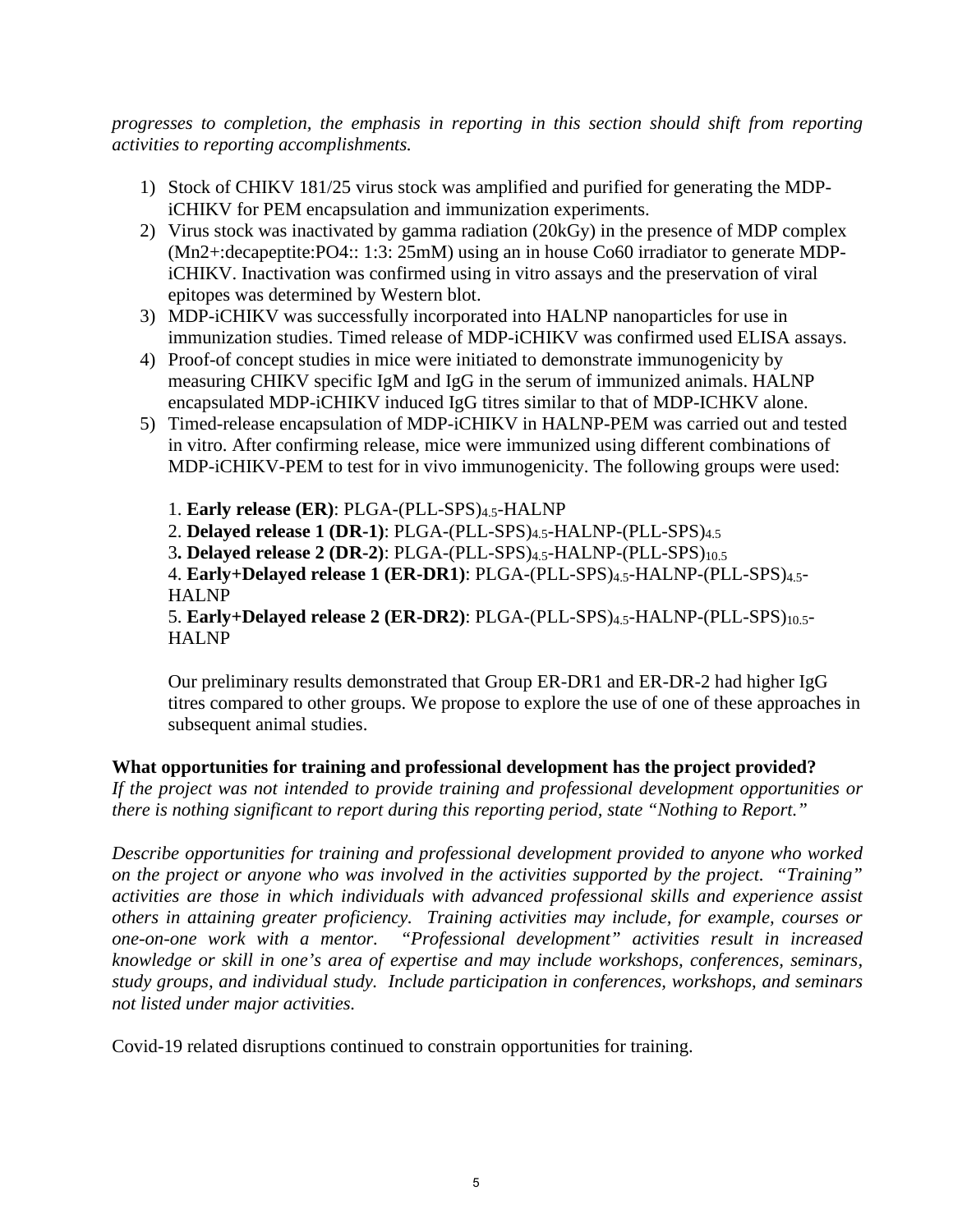#### **How were the results disseminated to communities of interest?**

*If there is nothing significant to report during this reporting period, state "Nothing to Report."*

*Describe how the results were disseminated to communities of interest. Include any outreach activities that were undertaken to reach members of communities who are not usually aware of these project activities, for the purpose of enhancing public understanding and increasing interest in learning and careers in science, technology, and the humanities.* 

We are in the process of confirming our preliminary findings from the mouse immunization studies following which we intend to publish these in a peer reviewed journal and also present them at the 2022 MSHRS meeting.

### **What do you plan to do during the next reporting period to accomplish the goals?**

*If this is the final report, state "Nothing to Report."* 

*Describe briefly what you plan to do during the next reporting period to accomplish the goals and objectives.* 

In the next reporting period we propose to undertake studies using mice with the intent of comparing immune responses over a long duration and include both humoral and cellular immune responses. Given the low volume of blood that is obtainable from mice bled sequentially, we may combine approaches such as Cite-Seq that yields data on the different subsets and related gene expression changes within these subsets. By comparing mice that are immunized with two doses of MDP-iCHIKV to single dose MDP-iCHIKV-PEM and control mice we will be able to determine if MDP-iCHIKV-PEM induces an immune profile that si either similar or better than MDP-iCHIKV alone.

*4.* **IMPACT:** D*escribe distinctive contributions, major accomplishments, innovations, successes, or any change in practice or behavior that has come about as a result of the project relative to:*

### **What was the impact on the development of the principal discipline(s) of the project?**

*If there is nothing significant to report during this reporting period, state "Nothing to Report."*

*Describe how findings, results, techniques that were developed or extended, or other products from the project made an impact or are likely to make an impact on the base of knowledge, theory, and research in the principal disciplinary field(s) of the project. Summarize using language that an intelligent lay audience can understand (Scientific American style).*

Our preliminary findings suggest that a single dose vaccine could induce potent immune responses that may translate to better protection following infection with CHIKV. The proposed vaccine strategy could obviate the need to multiple vaccinations to induce protective immunity.

### **What was the impact on other disciplines?**

*If there is nothing significant to report during this reporting period, state "Nothing to Report."*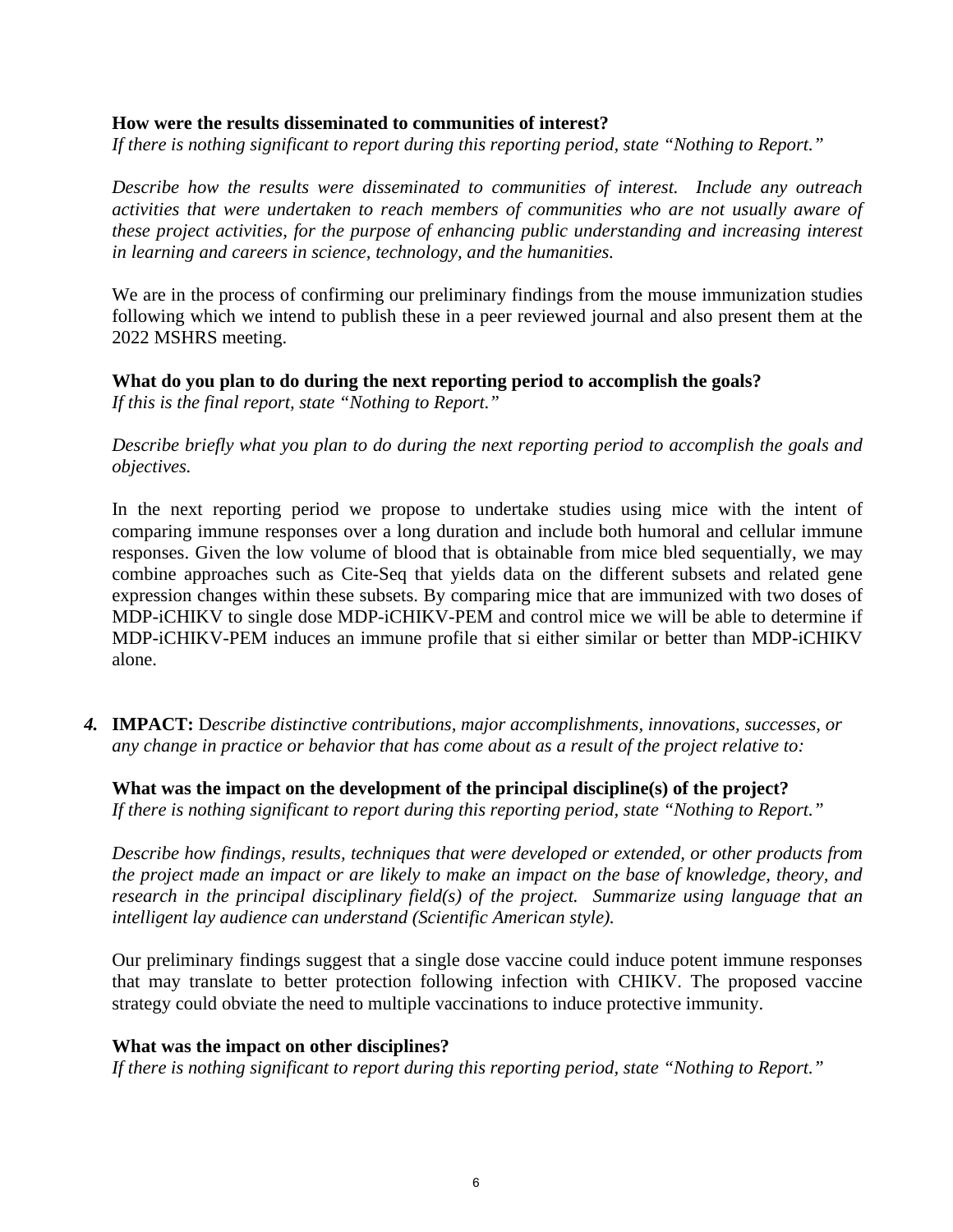*Describe how the findings, results, or techniques that were developed or improved, or other products from the project made an impact or are likely to make an impact on other disciplines.* 

The single dose encapsulation approach has significant potential to impact other viral vaccine candidates against numerous emerging infectious diseases that are potential threats to US Military personnel, and civilian population in general.

## **What was the impact on technology transfer?**

*If there is nothing significant to report during this reporting period, state "Nothing to Report."*

*Describe ways in which the project made an impact, or is likely to make an impact, on commercial technology or public use, including:* 

- *transfer of results to entities in government or industry;*
- *instances where the research has led to the initiation of a start-up company; or*
- *ortadoption of new practices.*

Nothing to report.

### **What was the impact on society beyond science and technology?**

*If there is nothing significant to report during this reporting period, state "Nothing to Report."*

*Describe how results from the project made an impact, or are likely to make an impact, beyond the bounds of science, engineering, and the academic world on areas such as:*

- *improving public knowledge, attitudes, skills, and abilities;*
- *changing behavior, practices, decision making, policies (including regulatory policies), or social actions; or*
- *improving social, economic, civic, or environmental conditions.*

Nothing to report.

**5. CHANGES/PROBLEMS:** *The PD/PI is reminded that the recipient organization is required to obtain prior written approval from the awarding agency grants official whenever there are significant changes in the project or its direction. If not previously reported in writing, provide the following additional information or state, "Nothing to Report," if applicable:*

No major changes are planned except that we may incorporate use of Cite-Seq to examine gene expression changes in different subsets of cells over a period of time to assess if MDP-iCHIKV-PEM induces better quality immune responses as compared to MDP-iCHIKV alone or control groups. The approach is similar to flow cytometry but yields significantly more information that could inform potential correlates of protection.

### **Changes in approach and reasons for change**

*Describe any changes in approach during the reporting period and reasons for these changes. Remember that significant changes in objectives and scope require prior approval of the agency.*

Nothing to report.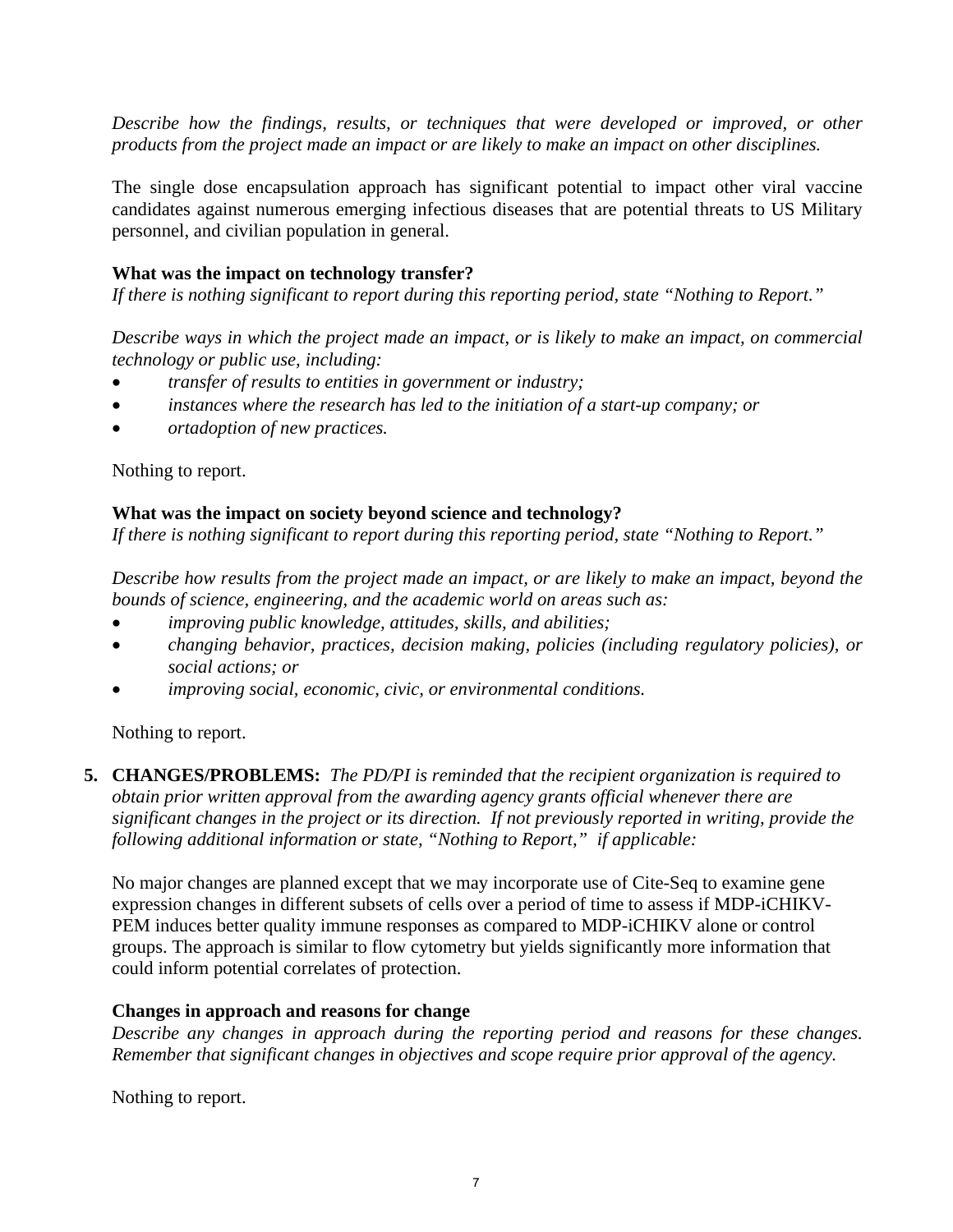### **Actual or anticipated problems or delays and actions or plans to resolve them**

*Describe problems or delays encountered during the reporting period and actions or plans to resolve them.*

Covid-19 related disruptions continue to constrain the execution of the project. However, we anticipate that these constrains will ease during the fall of 2021 and beyond that will allow us initiate the studies we had outlined. Though we anticipate completing the animal studies by January of 2022, the different assays (flow cytometry, neutralizing and binding antibody assays, gene expression analysis etc) will need significantly more time for us to complete.

Dr. Kidambi's laboratory was shut down due to Covid-19 from March of 2021 to July of 2021 as University of Nebraska shut down its activities that significantly impacted animal studies at USU. Since reopening in July, Dr. Kidambi's laboratory has been functioning with limited access to personnel with only one individual allowed to work in the laboratory at a time that has delayed the onset of the animal immunization studies.

#### **Changes that had a significant impact on expenditures**

*Describe changes during the reporting period that may have had a significant impact on expenditures, for example, delays in hiring staff or favorable developments that enable meeting objectives at less cost than anticipated.* 

No major changes in expenditures are anticipated. I inherited this grant from a previous PI who left USU. As such there were expenditures related to this transition such as the purchase of various reagents and supplies, mice anesthesia unit for longitudinal collection of samples from immunized mice, euthanasia equipment etc. The limited amount of funds that were available in the grant after it was transferred to me was a constraint on hiring a fully trained technician with experience in virology and immunology assays.

## **Significant changes in use or care of human subjects, vertebrate animals, biohazards, and/or select agents**

*Describe significant deviations, unexpected outcomes, or changes in approved protocols for the use or care of human subjects, vertebrate animals, biohazards, and/or select agents during the reporting period. If required, were these changes approved by the applicable institution committee (or equivalent) and reported to the agency? Also specify the applicable Institutional Review Board/Institutional Animal Care and Use Committee approval dates.* 

### **Significant changes in use or care of human subjects**

Nothing to report.

### **Significant changes in use or care of vertebrate animals**

Nothing to report.

#### **Significant changes in use of biohazards and/or select agents**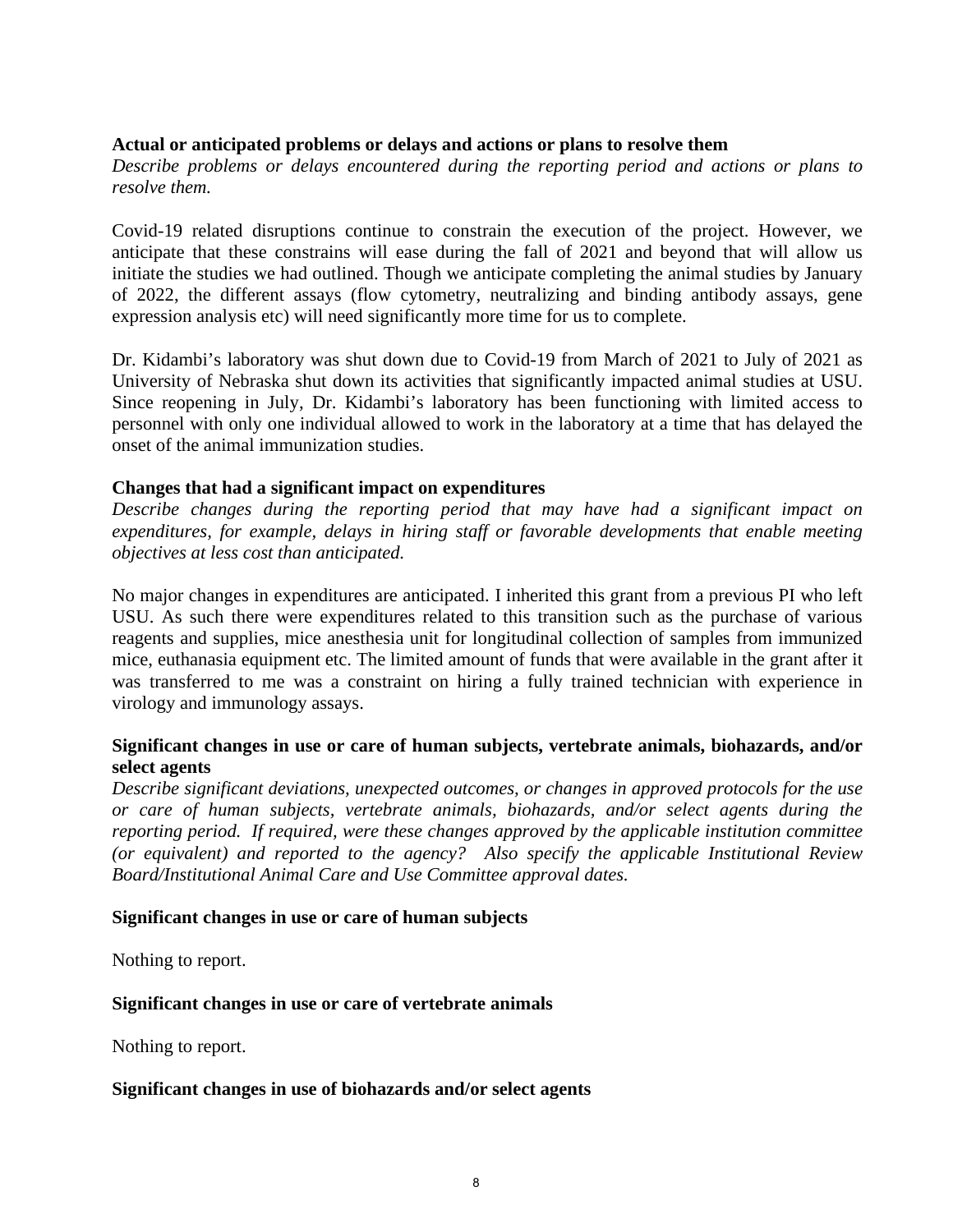Nothing to report.

- **6. PRODUCTS:** *List any products resulting from the project during the reporting period. If there is nothing to report under a particular item, state "Nothing to Report."*
- **Publications, conference papers, and presentations** *Report only the major publication(s) resulting from the work under this award.*
	- A novel inactivated-chikungunya virus vaccine, MHSRS, September 19-22, 2019, Kissimmie, FL.
	- rradiated Chikungunya Vaccine and Host-directed Anti-viral Therapeutic, Gerogia State University, Friday, April 26, 2019.

**Journal publications.** *List peer-reviewed articles or papers appearing in scientific, technical, or professional journals. Identify for each publication: Author(s); title; journal; volume: year; page numbers; status of publication (published; accepted, awaiting publication; submitted, under review; other); acknowledgement of federal support (yes/no).* 

None.

**Books or other non-periodical, one-time publications.** *Report any book, monograph, dissertation, abstract, or the like published as or in a separate publication, rather than a periodical or series. Include any significant publication in the proceedings of a one-time conference or in the report of a one-time study, commission, or the like. Identify for each one-time publication: author(s); title; editor; title of collection, if applicable; bibliographic information; year; type of publication (e.g., book, thesis or dissertation); status of publication (published; accepted, awaiting publication; submitted, under review; other); acknowledgement of federal support (yes/no).* 

None.

**Other publications, conference papers and presentations**. *Identify any other* 

*publications, conference papers and/or presentations not reported above. Specify the status of the publication as noted above. List presentations made during the last year (international, national, local societies, military meetings, etc.). Use an asterisk (\*) if presentation produced a manuscript.* 

None.

• **Website(s) or other Internet site(s)**

*List the URL for any Internet site(s) that disseminates the results of the research activities. A short description of each site should be provided. It is not necessary to include the publications already specified above in this section.*

None.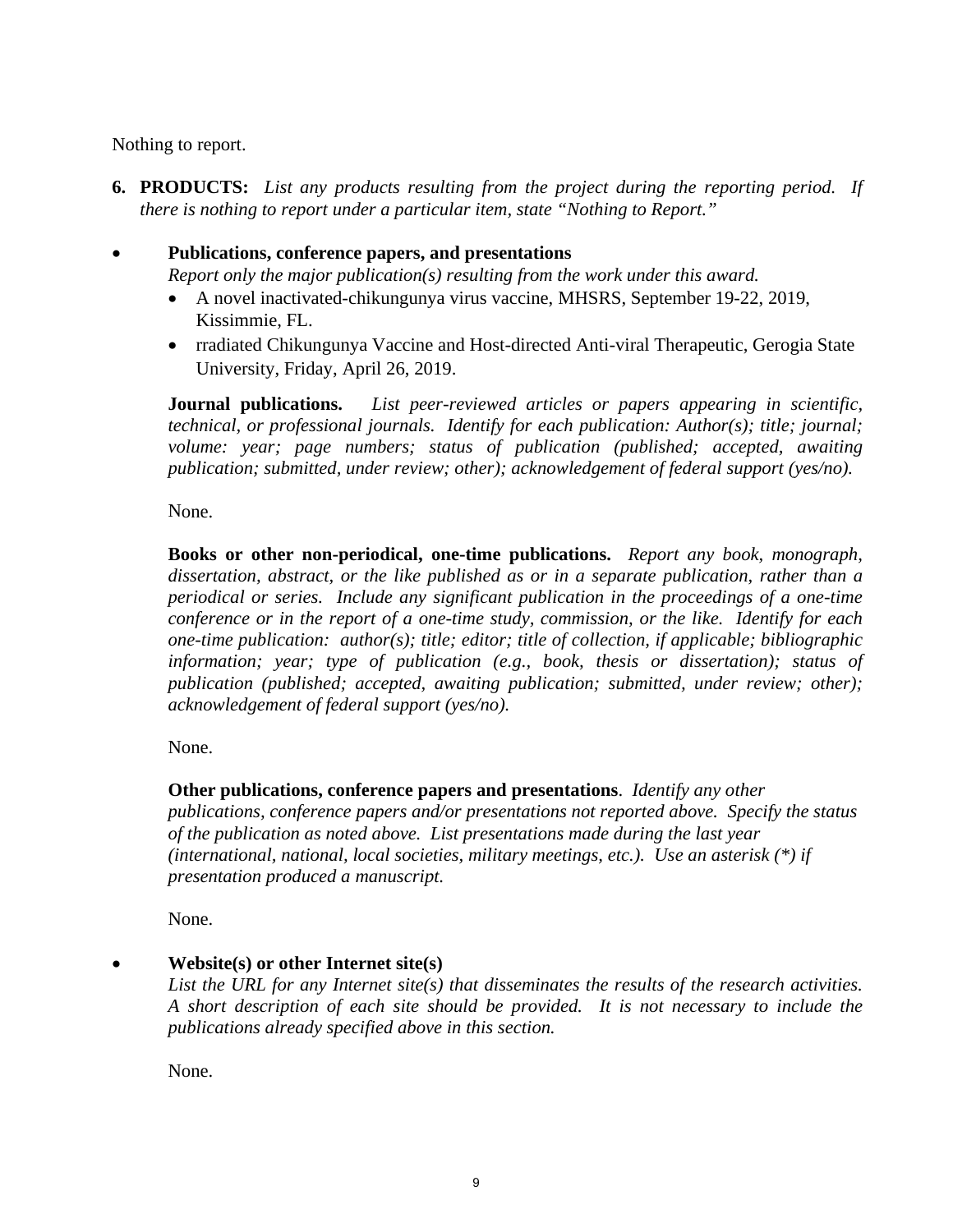## • **Technologies or techniques**

*Identify technologies or techniques that resulted from the research activities. Describe the technologies or techniques were shared.*

None.

## • **Inventions, patent applications, and/or licenses**

*Identify inventions, patent applications with date, and/or licenses that have resulted from the research. Submission of this information as part of an interim research performance progress report is not a substitute for any other invention reporting required under the terms and conditions of an award.*

None.

## • **Other Products**

*Identify any other reportable outcomes that were developed under this project. Reportable outcomes are defined as a research result that is or relates to a product, scientific advance, or research tool that makes a meaningful contribution toward the understanding, prevention, diagnosis, prognosis, treatment and /or rehabilitation of a disease, injury or condition, or to improve the quality of life. Examples include:*

- *data or databases;*
- *physical collections;*
- *audio or video products;*
- *software;*
- *models;*
- *educational aids or curricula;*
- *instruments or equipment;*
- *research material (e.g., Germplasm; cell lines, DNA probes, animal models);*
- *clinical interventions;*
- *new business creation; and*
- *other.*

None.

## **7. PARTICIPANTS & OTHER COLLABORATING ORGANIZATIONS**

### **What individuals have worked on the project?**

*Provide the following information for: (1) PDs/PIs; and (2) each person who has worked at least one person month per year on the project during the reporting period, regardless of the source of compensation (a person month equals approximately 160 hours of effort). If information is unchanged from a previous submission, provide the name only and indicate "no change".*

| Name:                                      | Joseph J Mattapallil   |
|--------------------------------------------|------------------------|
| Project Role:                              | Principal Investigator |
| Researcher Identifier (e.g. ORCID ID): N/A |                        |
| Nearest person month worked:               | 1.2                    |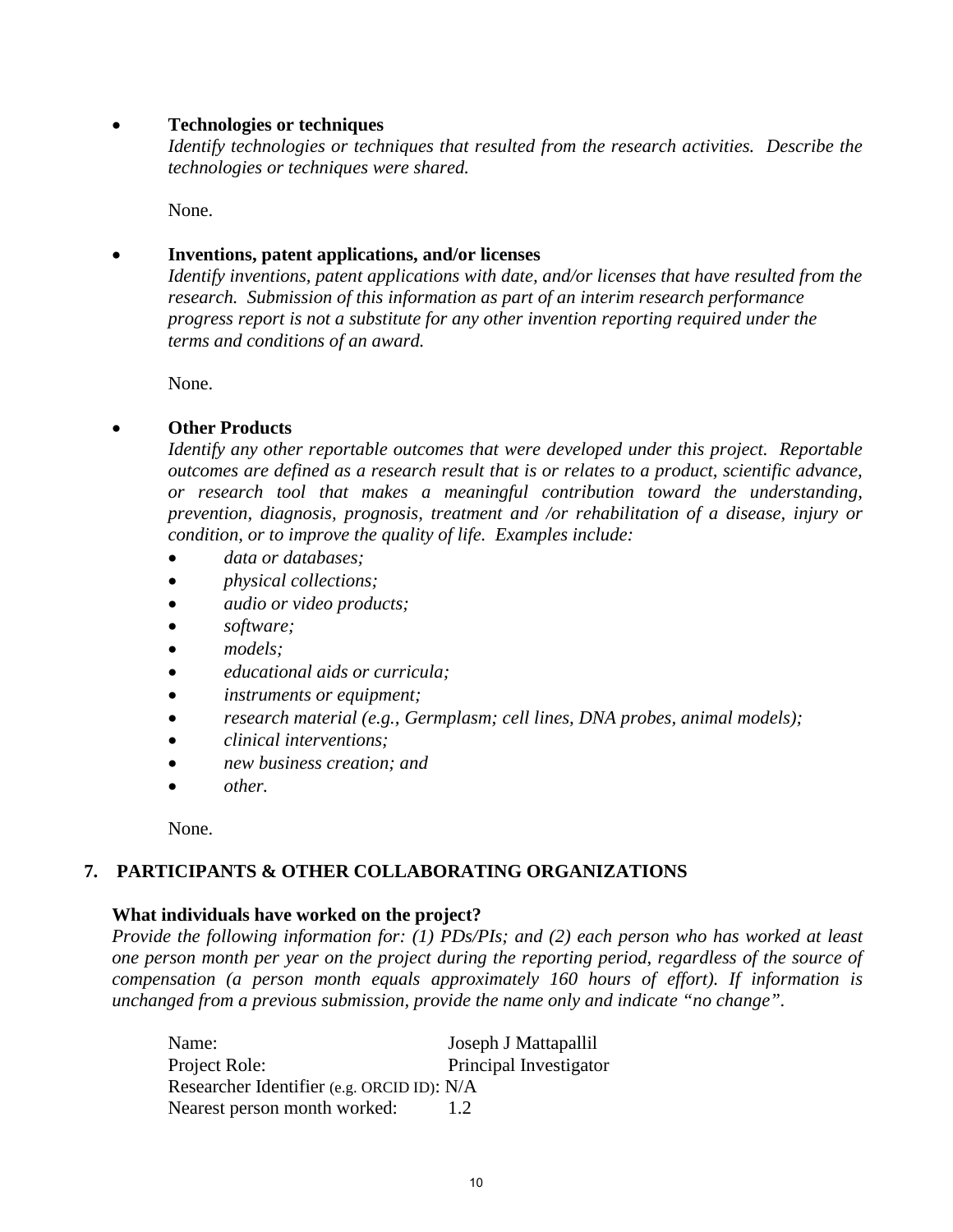| Contribution to Project:                   | Design and execution of animal studies, virology and<br>immunology assays.                                    |
|--------------------------------------------|---------------------------------------------------------------------------------------------------------------|
| <b>Funding Support:</b>                    | Dr. Mattapallil is a federal employee. As such no<br>funding support was provided.                            |
| Name:                                      | Srivatsan Kidambi                                                                                             |
| Project Role:                              | Collaborator                                                                                                  |
| Researcher Identifier (e.g. ORCID ID): N/A |                                                                                                               |
| Nearest person month worked:               | 0.25 summer months                                                                                            |
| Contribution to Project:                   | Design and encapsulation of MDP-iCHIKV into<br>HALNP-PEM nanoparticles, testing timed release of<br>antigen.  |
| <b>Funding Support:</b>                    | None.                                                                                                         |
| Name:                                      | <b>Bianca Galasso</b>                                                                                         |
| Project Role:                              | Laboratory Technician 1                                                                                       |
| Researcher Identifier                      | N/A                                                                                                           |
| Nearest person month worked:               | 0.35                                                                                                          |
| Contribution to Project:                   | Worked under close supervision of the PI in<br>conducting experiments proposed and assist in<br>data analysis |
| <b>Funding Support:</b>                    | This award                                                                                                    |

## **Has there been a change in the active other support of the PD/PI(s) or senior/key personnel since the last reporting period?**

*If there is nothing significant to report during this reporting period, state "Nothing to Report."* 

*If the active support has changed for the PD/PI(s) or senior/key personnel, then describe what the change has been. Changes may occur, for example, if a previously active grant has closed and/or if a previously pending grant is now active. Annotate this information so it is clear what has changed from the previous submission. Submission of other support information is not necessary for pending changes or for changes in the level of effort for active support reported previously. The awarding agency may require prior written approval if a change in active other support significantly impacts the effort on the project that is the subject of the project report.* 

Nothing to report.

### **What other organizations were involved as partners?**

*If there is nothing significant to report during this reporting period, state "Nothing to Report."* 

*Describe partner organizations – academic institutions, other nonprofits, industrial or commercial firms, state or local governments, schools or school systems, or other organizations (foreign or domestic) – that were involved with the project. Partner organizations may have provided financial*